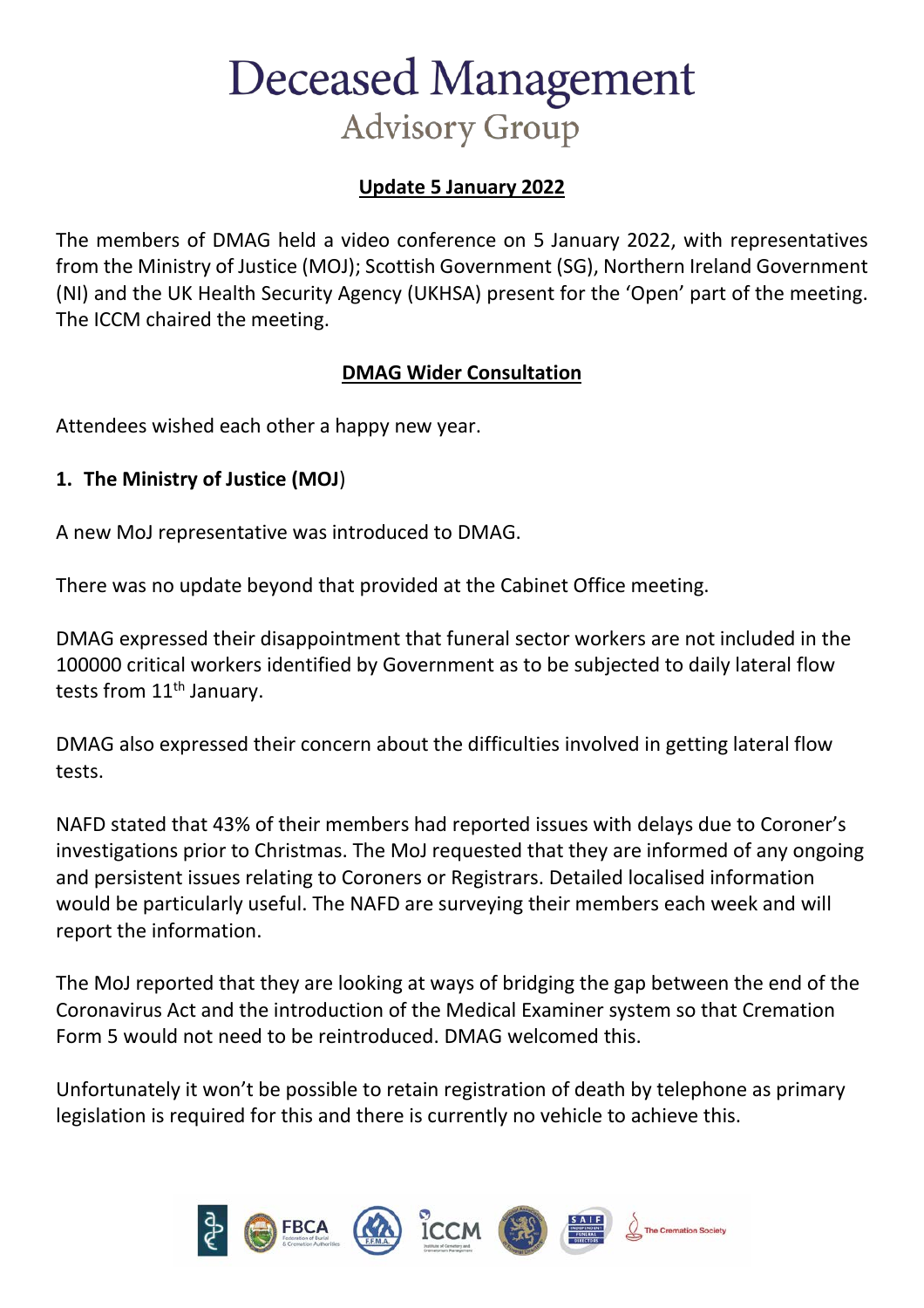The NAFD asked for as long a lead-in time as possible if there are to be any changes regarding care home vaccination requirements. Clarification is required on whether a booster jab must have been received to be considered fully vaccinated.

# **2. Scottish Government (SG)**

SG advised that the First Minister was due to make a statement at 2pm this afternoon. If required, a funeral blog post will be posted later this week.

## **3. Northern Ireland (NI)**

There has been an explosion of infections in the last 7 days, although this hasn't yet translated into hospitalisations or deaths. Those with a positive PCR test must self-isolate, unless they test negative on day 6 and 7, or on any two consecutive days after day 6. Close contacts of those testing positive who are vaccinated don't have to self-isolate if they test negative on a lateral flow test for ten days. If they are not vaccinated, they must self-isolate for ten days.

### **4. UK Health Security Agency**

The problems with the distribution of lateral flow tests are not surprising given the increasing infection rate and the holiday period. There are plenty of tests in the system and the issues should resolve themselves in the next couple of weeks. 350 million further tests have been ordered. In the meantime people can keep trying to order through the Gov website, or check their local authority website.

If tests are not available, a precautionary principle should be adopted; if there are symptoms, self-isolate if it is not possible to be tested.

A formal announcement is to be made shortly regarding the temporary lifting of the requirement to have a PCR test if a lateral flow test is positive. This will take effect from 11 January.

There has been no official line on the new French variant as yet. The WHO are aware of it. Variations are to be expected as the virus mutates.

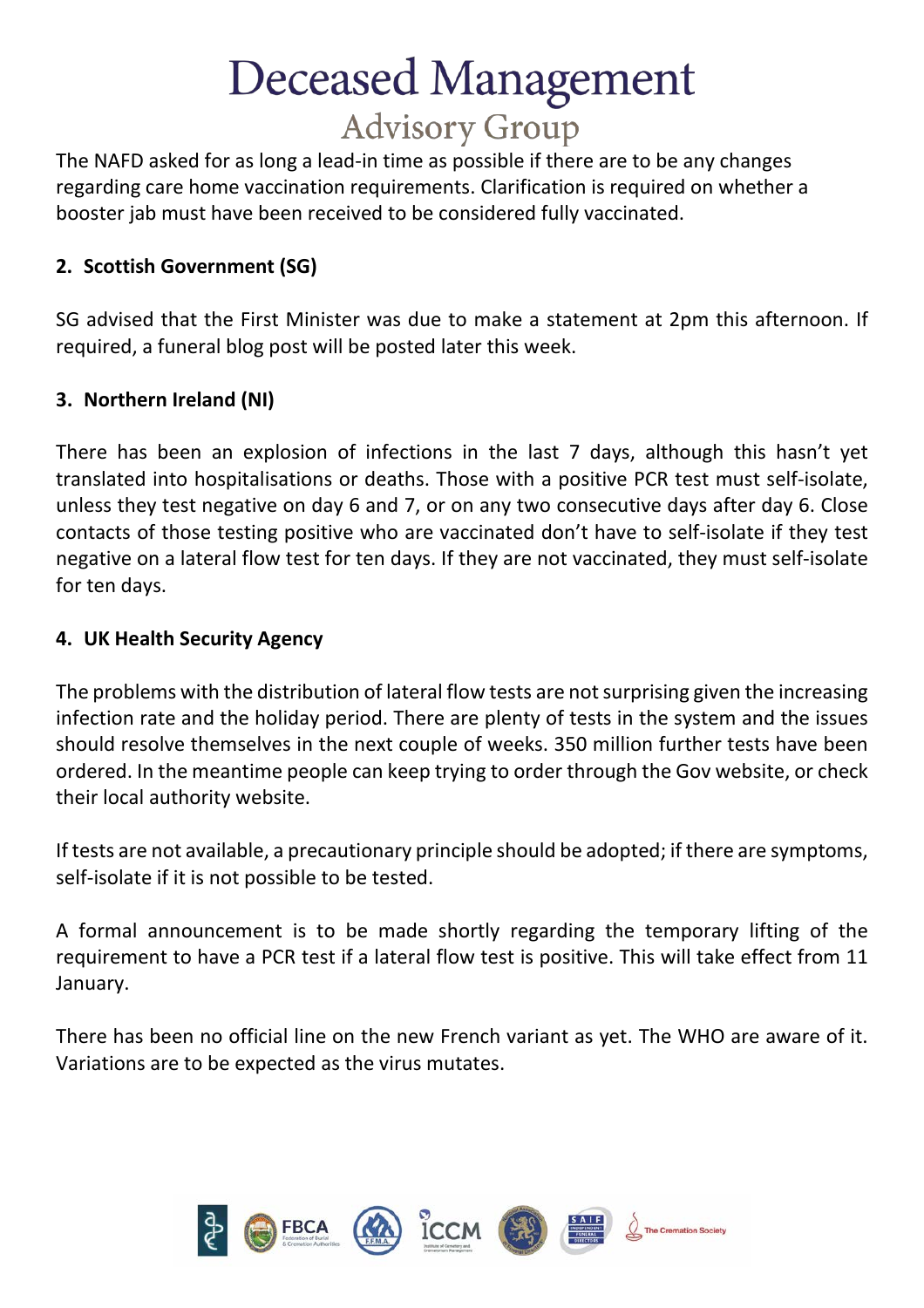## **DMAG Closed Meeting**

#### **1. Notes from previous meeting.**

The notes of the previous meeting are still to be circulated.

### **2. Items for future meetings with Cabinet Office/Devolved Governments.**

DMAG agreed that the following topics are of concern:

- a. The transitional arrangements for the end of the Coronavirus Act.
- b. The timetable for implementation of the Medical Examiner system. The APCC will contact the MoJ and copy the CO in.

#### **3. Proposed future meeting with Cabinet Office representative**

At the next meeting DMAG would discuss the questions and topics to discuss with the CO rep, eg things DMAG have not yet received answers to; Nightingale hospitals; central; management of death issues. A meeting with the CO rep can then be arranged.

#### **4. AOB Round Robin**

The APCC raised the issue of advertising for Direct Cremation services, and the impact this may be having on costs and competition.

SAIF queried if there is any way that telephone death registrations can be maintained. DMAG doesn't believe there is.

NAFD asked if there is any pressure to restrict the number of people attending a funeral. So far this has not been requested by DMAG's respective members. Some crematoria in Wales have restricted their numbers to comply with social distancing rules.

The lack of information on the placing of Nightingale Hospitals was discussed.

The Health and Social Care Bill is currently at the Committee stage in the House of Lords. The Bill will allow NHS Trusts to appoint medical examiners instead of local authorities. Any other